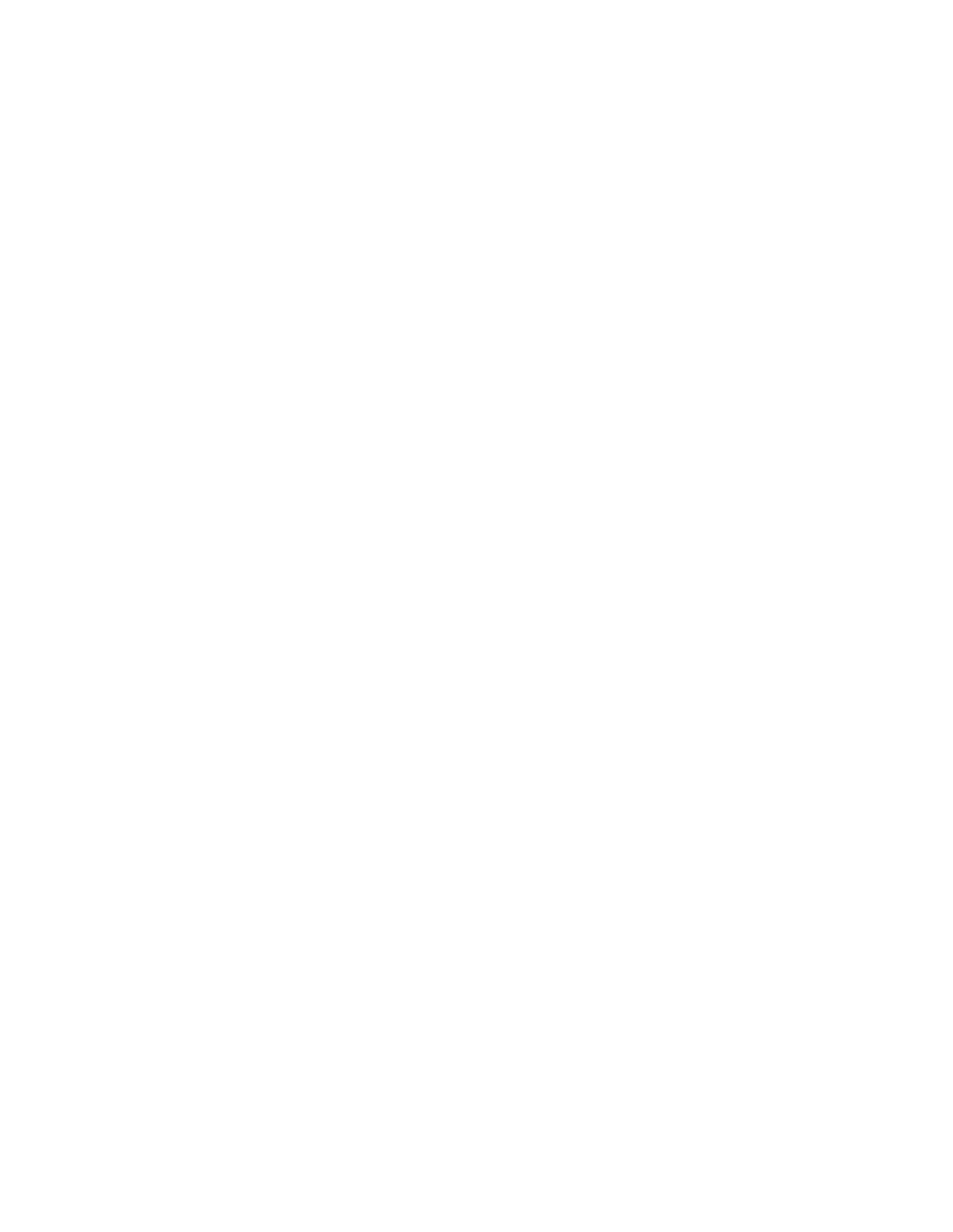## **NEW YORK STATE 2021 OBSERVATIONAL SURVEY OF SEAT BELT USE**

#### **INTRODUCTION**

New York's seat belt law, first implemented on December 1, 1984, was recently amended to require universal coverage of all motor vehicle occupants. Effective November 1, 2020, *no person sixteen years of age or over shall be a passenger in a motor vehicle unless restrained by a safety belt approved by the Commissioner of Motor Vehicles.* Prior to this date, passengers 16 years of age and older riding in the rear seat were exempt from the state's seat belt law. The new law also extends mandatory seat belt use to all backseat passengers in a taxi or livery and requires all passengers ages 8-15 to be restrained by a seat belt. Since November 1, 2017, seat belt use has been required for the driver and each front seat passenger age 16 or older riding in one of these vehicles.

Earlier amendments to the original law expanded the requirements regarding safety restraint use by young passengers. Since November 2009, children riding in a motor vehicle are required to remain in a safety restraint appropriate for their age, until they reach the age of eight. The Governor's Traffic Safety Committee's child passenger safety program promotes keeping all children in child restraints, regardless of age, until they are 4'9'' tall and weigh 100 pounds or more.

Primary enforcement is allowed under New York's law and a fine of up to \$50.00 is imposed for violations of the law pertaining to occupants age 16 and over. A fine of not less than \$25.00 nor more than \$100.00 is assessed for violations involving occupants under age 16. Seat belt use is not required in emergency vehicles or by passengers in buses other than school buses (seat belt use may be required by the school district). Rural mail carriers in the process of delivering the mail are also excluded.

Since 1984, New York State has conducted statewide observational surveys of seat belt use. With few exceptions, the statewide use rate has risen steadily each year. Based on this year's survey conducted June 7-19, 2021, New York's seat belt compliance rate dropped slightly to 93% from 94% in 2019.

The 2021 New York State observational survey of seat belt use was conducted using the design that was approved by NHTSA in 2012. In accordance with federal regulations, the 2021 survey was conducted using the 2018 sites that were selected using the same methodology as the original sites. Adhering to the Uniform Criteria for State Observational Surveys of Seat Belt Use (23 CFR Part 1340), the design required that 1) the geographic coverage of the sampling frame be changed from a population-based exclusion criterion to a fatality-based exclusion criterion, 2) the road types required for the sampling frame be identified, and 3) the precision requirement be changed from a five percent relative error to a 2.5 percentage point standard error.

A brief description of the key components of the design used to conduct the 2013 – 2019 and 2021 seat belt surveys is provided below. No survey was conducted in 2020 due to health and safety concerns related to the Covid-19 virus. For a detailed description of the design, the reader is referred to the document titled *Seat Belt Use Survey Design for New York State* (revised September 2012), available from the Governor's Traffic Safety Committee.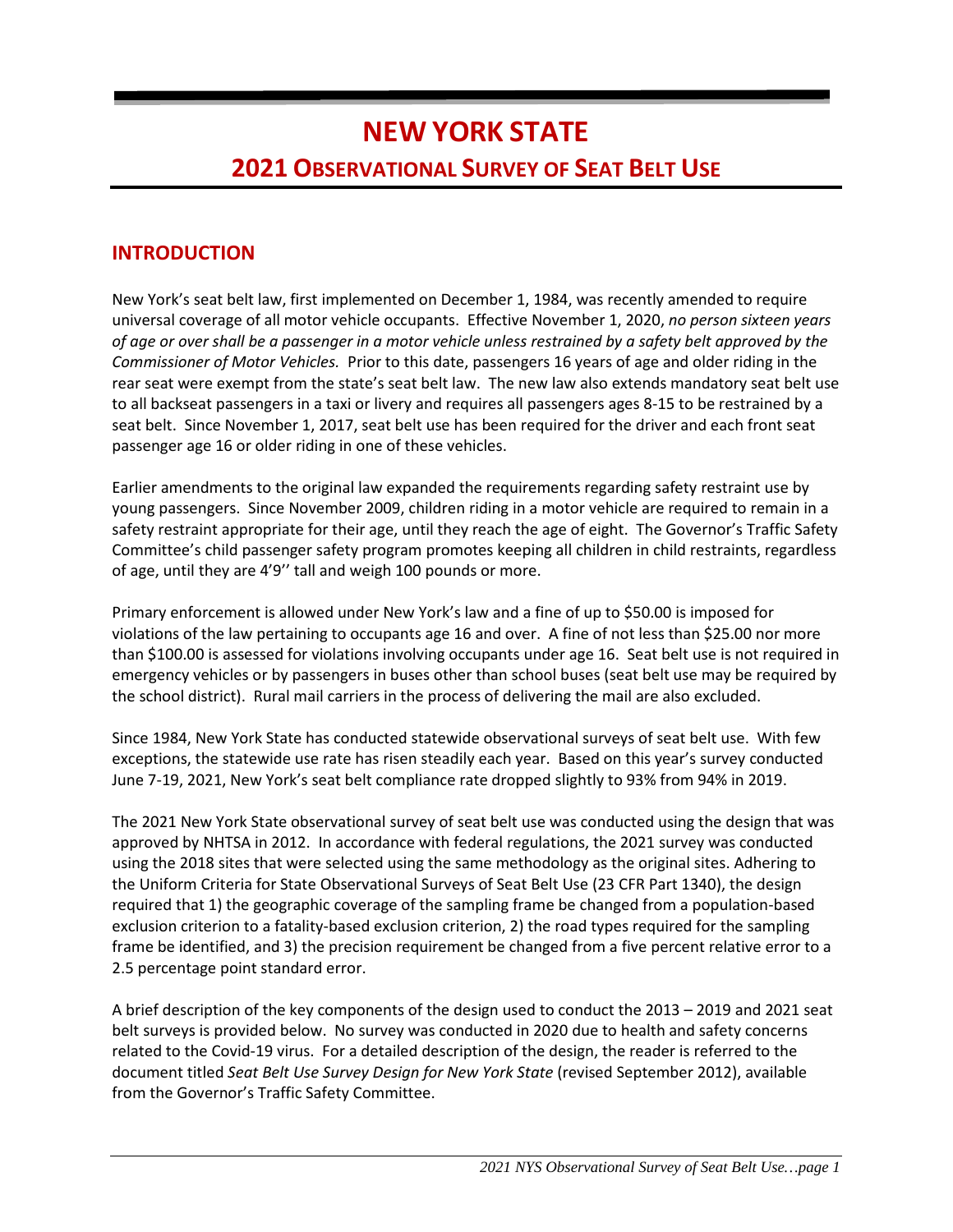#### **OVERVIEW OF SAMPLING PLAN**

#### **Stage 1: Selection of Counties**

New York's survey design calls for the designation of counties as the primary sampling units with all 62 counties in New York State eligible for inclusion in the survey sample. Using data obtained from the NYS Department of Motor Vehicles Accident Information System, the average number of passenger vehicle occupant fatalities for the period 2014-2016 was computed for each of the state's 62 counties. Of these 62 counties, 37 counties accounted for 85.7% of the passenger vehicle occupant fatalities and represented the first stage of sampling. The 37 counties were then stratified into six groups according to their geographic region. Two counties were selected from each of the six regions for a sample size of 12 counties. Since New York does not have VMT data by county, the 12 sample counties were selected using passenger vehicle registrations (includes pick-ups) as the measure of size. The 12 counties selected for inclusion in the survey are listed below:

| <b>NYS Average Passenger Vehicle Occupant</b><br><b>Fatalities by Selected County</b> |                 |                                                  |  |  |  |  |  |  |
|---------------------------------------------------------------------------------------|-----------------|--------------------------------------------------|--|--|--|--|--|--|
| <b>Region</b>                                                                         | County          | <b>Average Fatality Count</b><br>$(2014 - 2016)$ |  |  |  |  |  |  |
|                                                                                       | Queens          | 24                                               |  |  |  |  |  |  |
| 1                                                                                     | Suffolk         | 80                                               |  |  |  |  |  |  |
|                                                                                       | <b>Dutchess</b> | 15                                               |  |  |  |  |  |  |
| $\overline{2}$                                                                        | Westchester     | 20                                               |  |  |  |  |  |  |
|                                                                                       | Albany          | 10                                               |  |  |  |  |  |  |
| 3                                                                                     | Rensselaer      | 5                                                |  |  |  |  |  |  |
|                                                                                       | <b>Broome</b>   | 8                                                |  |  |  |  |  |  |
| 4                                                                                     | Onondaga        | 17                                               |  |  |  |  |  |  |
| 5                                                                                     | Monroe          | 20                                               |  |  |  |  |  |  |
|                                                                                       | Wayne           | 8                                                |  |  |  |  |  |  |
|                                                                                       | Erie            | 27                                               |  |  |  |  |  |  |
| 6                                                                                     | Niagara         | 11                                               |  |  |  |  |  |  |

#### **Stage 2: Selection of Roadway Segments**

The second stage of the sampling plan was the selection of roadway segments where the observation sites would be located. Taking into account both the precision of the estimate and the survey costs associated with the sample size, it was determined that the survey should include a total of 120 sites, ten in each county. A list of road segments was created using the 2010 TIGER data developed by the U.S. Census Bureau. The road segments have been classified by the U.S. Census Bureau using the MAF/TIGER Feature Class Code (MTFCC). There are primarily three classifications: 1) Primary Roads, 2) Secondary Roads, and 3) Local Roads.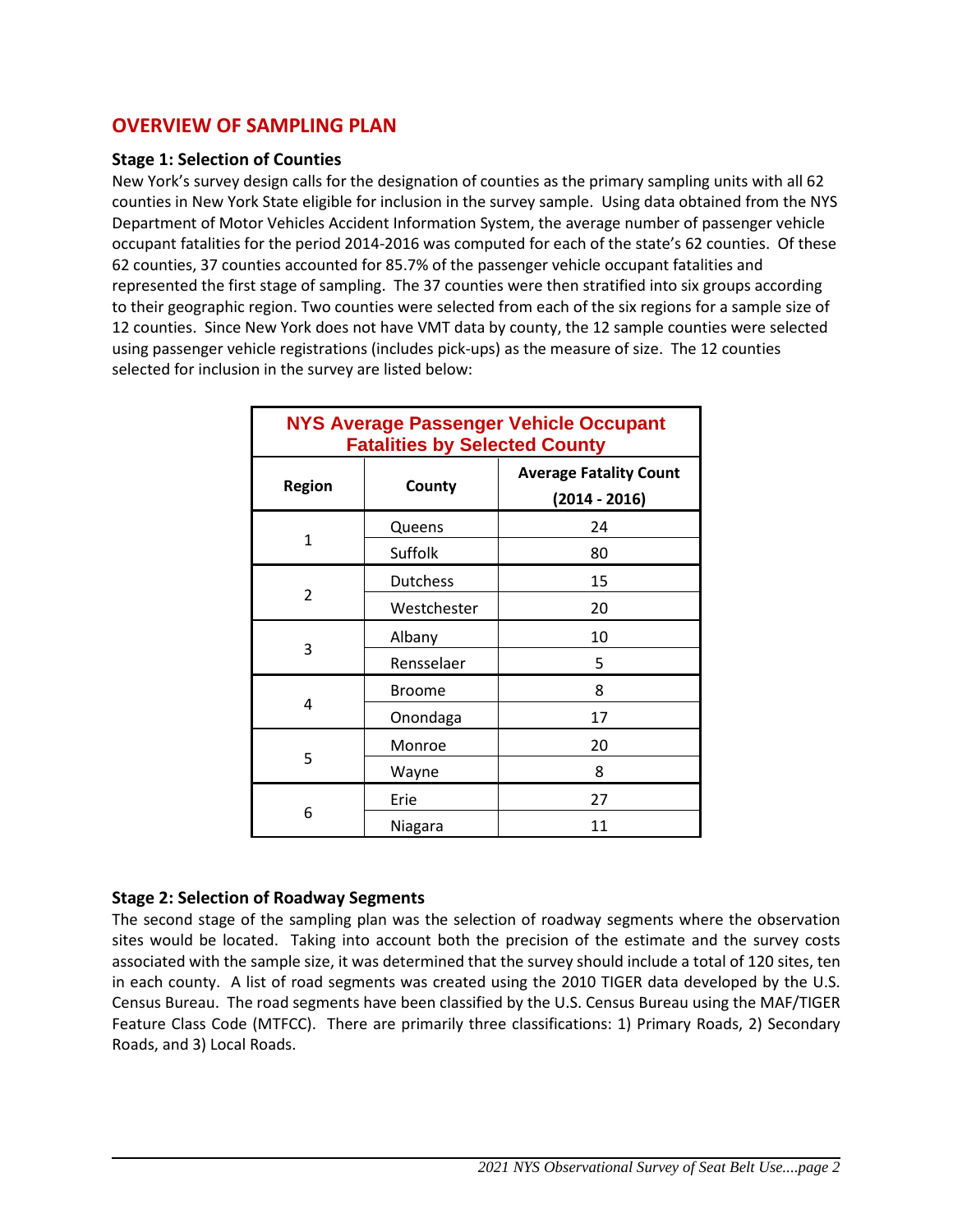The first step in the selection process was to determine the number of road segments that would be sampled from each type of road stratum. To accomplish this, the ten roadway segments were selected for each of the 12 counties based on the statewide distribution of vehicle miles traveled (VMT). In 2010, the statewide distribution of VMT by roadway type was 33.0% for primary roads, 33.7% for secondary roads and 33.3% for local roads. As a result, for the 11 counties that had all three types of roads in the data set, three primary road segments, four secondary road segments and three local road segments were selected. For the one county that did not have any primary roadway segments in the NHTSA data file, five secondary road segments and five local road segments were selected.

The second step in the process involved the selection of the 120 road segments. Using the MTFCC from the U.S. Census Bureau, the road segments within each of the 12 sample counties were classified into primary, secondary and local roads. The road segments needed for each of the three strata for each county were then randomly selected using SAS computer software.

#### **SURVEY PROCEDURES**

#### **Observation Periods**

All seat belt and booster seat use observations were conducted during weekdays and weekends between 7 a.m. and 6 p.m. The schedule included rush hour (before 9:30 a.m. and after 3:30 p.m.) and non-rush hour observations. Data collection was conducted for exactly 45 minutes at each site. Start times were staggered to ensure that a representative number of weekday /weekend/rush hour/nonrush hour sites are included. The assignment of days and times was random; however, to minimize the amount of travel between sites, sites in close proximity were assigned as data collection clusters.

#### **Data Collection**

All passenger vehicles, including commercial vehicles weighing less than 10,000 pounds, are eligible for observation. Data on seat belt use are collected for drivers and right front seat passengers (including those in booster seats). The only right front seat occupants who are excluded are child passengers who are traveling in child seats with harness straps. Copies of the data collection form cover sheet and survey observation form are provided in Appendix A.

Each observer was given a Site Assignment Sheet, county maps marked with the site locations, and a schedule indicating the date and time for conducting observations at each site. The direction of traffic to be observed at the site was predetermined and included on the list of assigned sites. The observers were instructed to only observe traffic on the assigned road segment traveling in the direction designated. They were also instructed on how to select an appropriate and safe location for conducting the observations and on the procedures to follow if the designated observation point is found to be inaccessible or unsafe. Since the sites are roadway segments and are not limited to intersections, observations can be conducted anywhere on the designated segment as long as the same traffic is observed.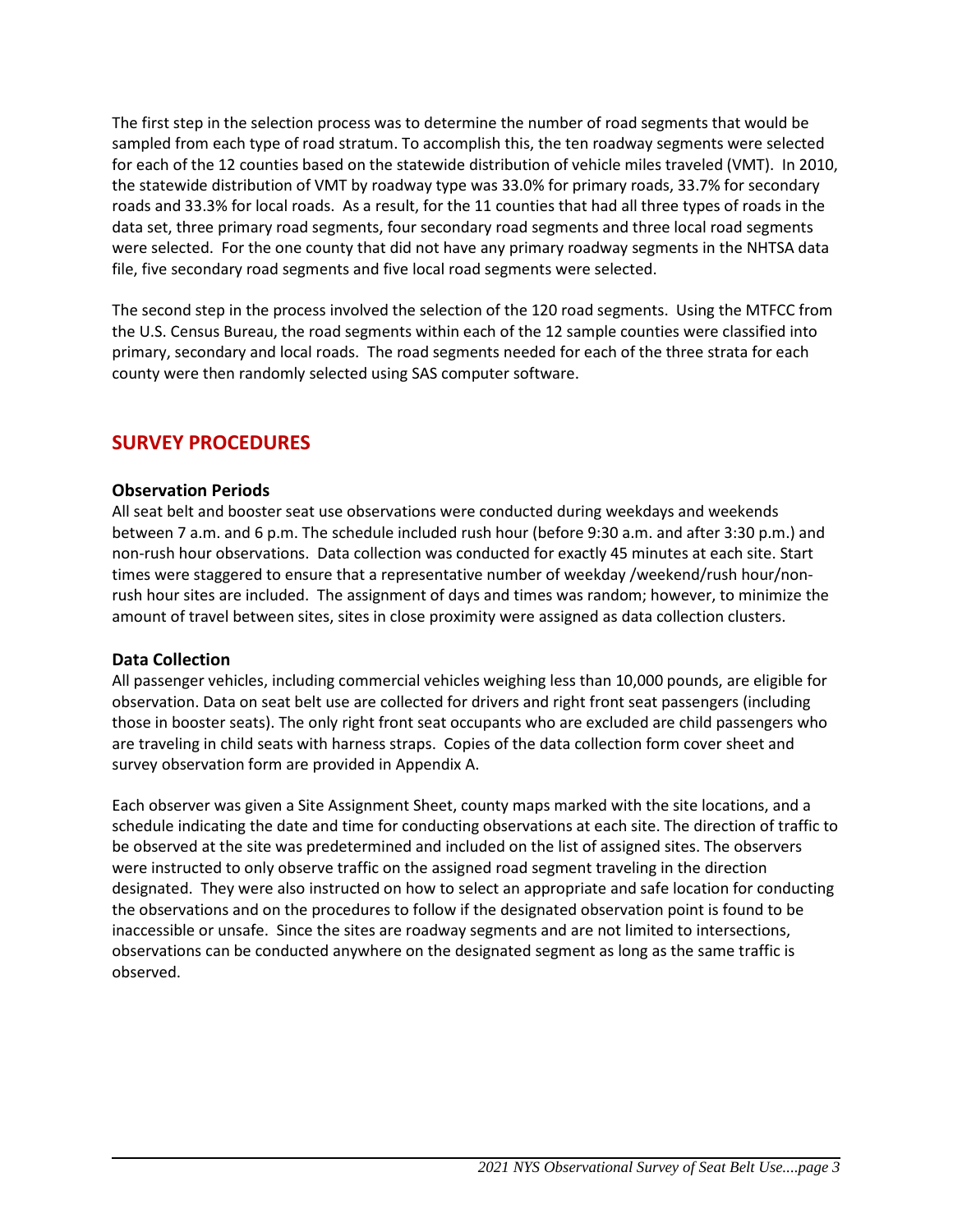#### **SEAT BELT USAGE RATE AND VARIANCE ESTIMATES**

The results of the June 2021 survey indicate a statewide seat belt use rate of 93.24%. The standard error of the estimate is 0.59% and the lower and upper limits of the use rate are 91.80% and 94.68%, at the 95% confidence interval. The estimate was based on observations made at 120 sites within six predefined regions of the state. The data used to derive the estimate are provided in Appendix B. The rate and variance estimates were calculated using the Sudaan software package.

| <b>Usage Rate</b> | <b>Standard Error</b> | 95%<br><b>Confidence Interval</b> |  |  |  |  |
|-------------------|-----------------------|-----------------------------------|--|--|--|--|
| %                 | %                     | % Lower % Higher                  |  |  |  |  |
| 93.24             | 0.59                  | 94.68<br>91.80                    |  |  |  |  |

#### **NYS SEAT BELT USAGE RATE AND VARIANCE ESTIMATES June 2021**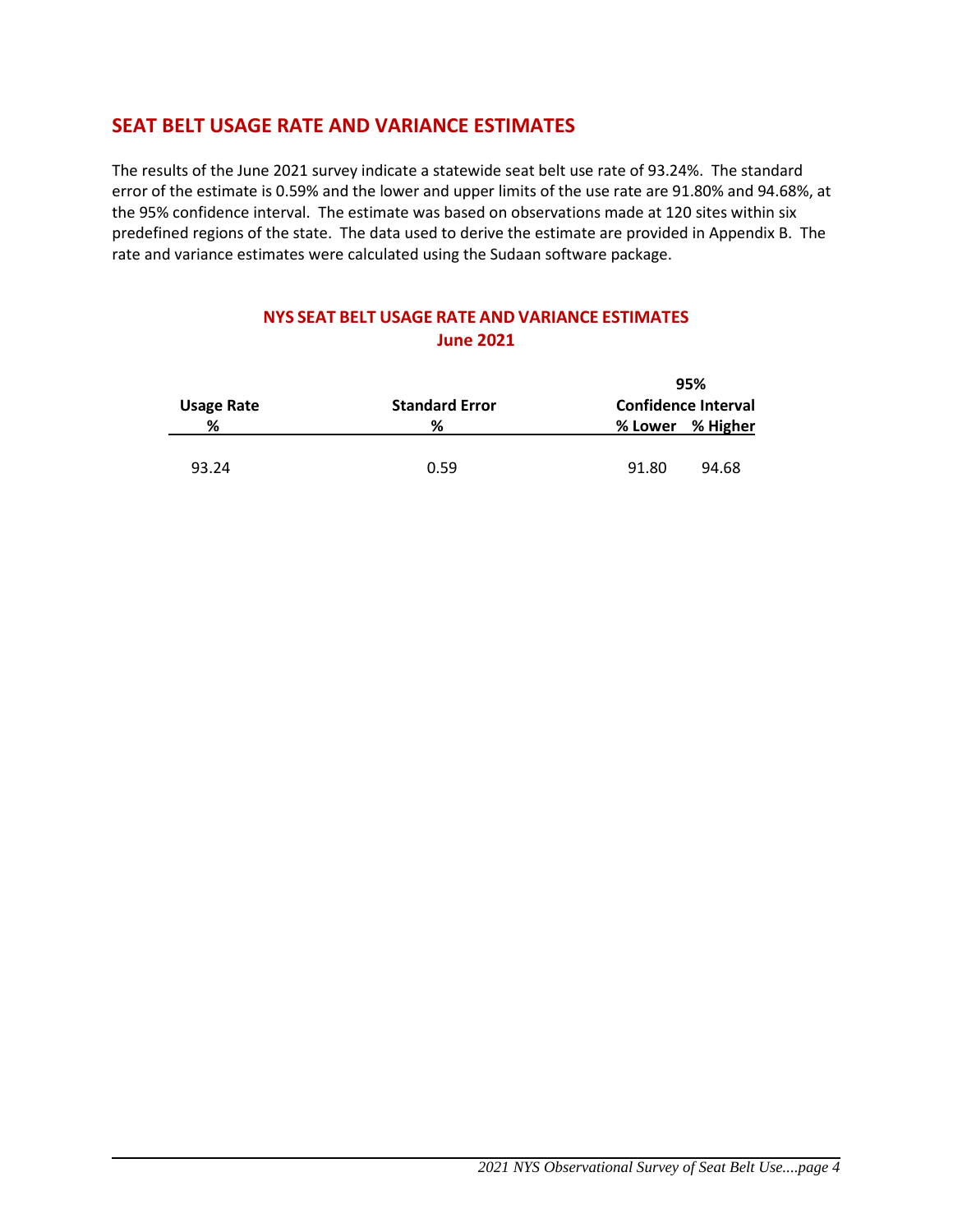#### **APPENDIX A**

#### **New York State Seat Belt Survey**

**Data Collection Form Cover Sheet**

Institute for Traffic Safety Management and Research, State University at Albany Office phone #518-453-0291

Observer \_\_\_\_\_\_\_\_\_\_\_\_\_\_\_\_\_\_\_\_\_\_\_\_\_\_\_\_\_\_\_\_\_\_\_\_\_\_\_\_\_ Date\_\_\_\_\_\_\_\_\_\_\_\_\_\_\_\_\_\_\_\_\_\_\_\_\_\_\_\_\_\_\_\_\_\_\_\_\_\_\_\_\_\_\_\_\_ Site Identification \_\_\_\_\_\_\_\_\_\_\_\_\_\_\_\_\_\_\_\_\_\_\_\_\_\_\_\_\_\_\_\_\_\_ Site Location Site # \_\_\_\_\_\_\_\_\_\_\_\_\_\_\_\_\_\_\_\_\_\_\_\_\_\_\_\_\_\_\_\_\_\_\_\_\_\_\_\_\_\_\_\_ Alternate Site Information Is this an alternate site? (Circle one) No Yes If yes, please provide a reason for using an alternate site from the reserve list: Site Description Assigned traffic flow: North South East West Number of lanes observed: One Total number of lanes in this direction: Weather Conditions: (Circle one) Clear Light Fog Light Rain Site Start and End Time

| Start time for observation:                            | am/pm |  |
|--------------------------------------------------------|-------|--|
| End Time for observation:                              | am/m  |  |
| Total observation period must last exactly 45 minutes. |       |  |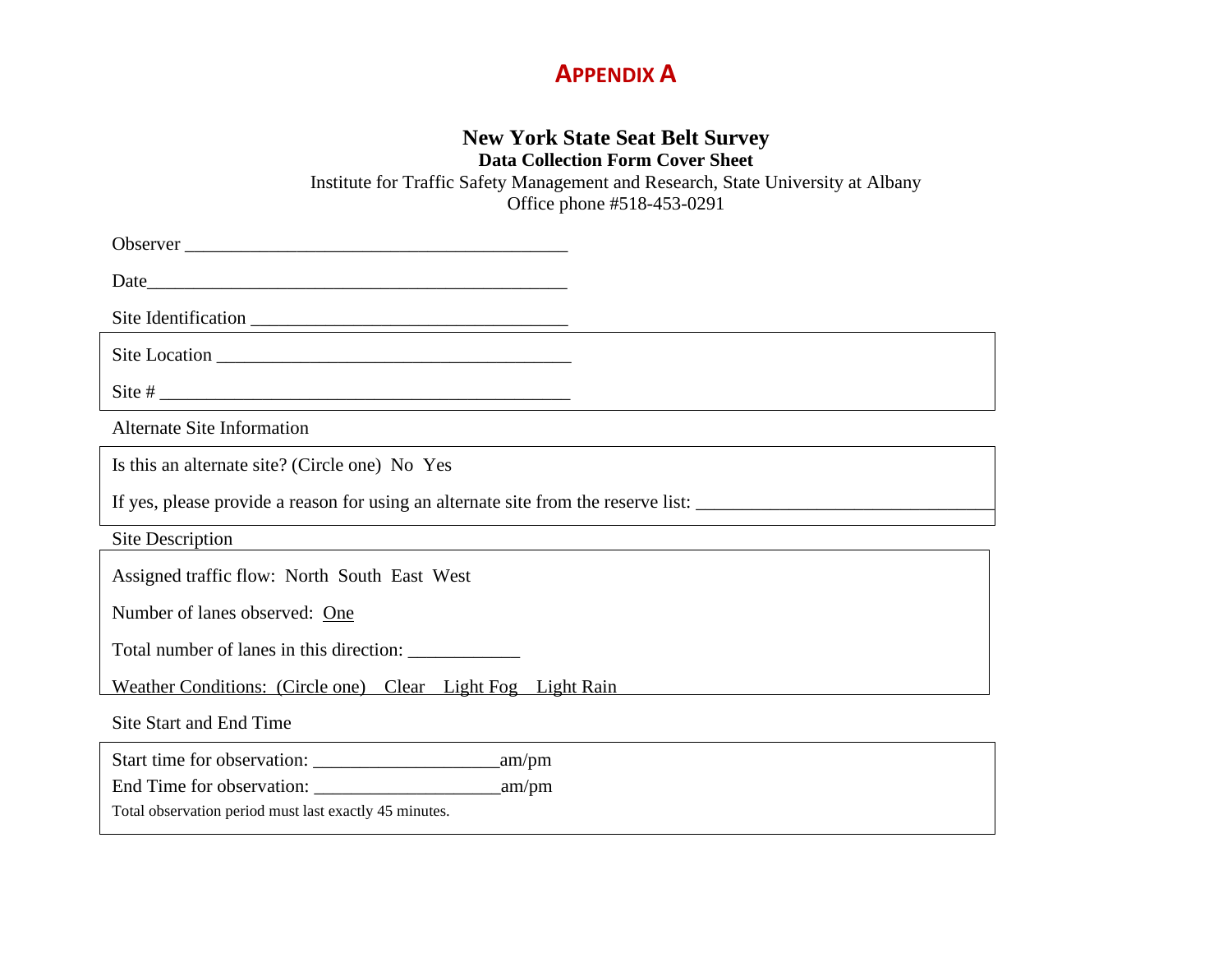| Site #         |                                  |                          |           |                                  |                          |           |                           |                          |           |                                  |                          | Institute for Traffic Safety Management and Research, University at Albany, 518-453-0291 |                           |                          | Page      |                           | of $\hspace{0.05cm}$     |
|----------------|----------------------------------|--------------------------|-----------|----------------------------------|--------------------------|-----------|---------------------------|--------------------------|-----------|----------------------------------|--------------------------|------------------------------------------------------------------------------------------|---------------------------|--------------------------|-----------|---------------------------|--------------------------|
|                |                                  |                          |           |                                  |                          |           |                           |                          |           |                                  |                          | Key: Yes = 1 No = 0 Unknown = U No Passenger: Leave Blank                                |                           |                          |           |                           |                          |
| Vehicle #      | <b>Driver</b><br>Seatbelt<br>Use | Pass.<br>Seatbelt<br>Use | Vehicle # | <b>Driver</b><br>Seatbelt<br>Use | Pass.<br>Seatbelt<br>Use | Vehicle # | Driver<br>Seatbelt<br>Use | Pass.<br>Seatbelt<br>Use | Vehicle # | <b>Driver</b><br>Seatbelt<br>Use | Pass.<br>Seatbelt<br>Use | Vehicle #                                                                                | Driver<br>Seatbelt<br>Use | Pass.<br>Seatbelt<br>Use | Vehicle # | Driver<br>Seatbelt<br>Use | Pass.<br>Seatbelt<br>Use |
| $\mathbf{1}$   |                                  |                          | 26        |                                  |                          | 51        |                           |                          | 76        |                                  |                          | 101                                                                                      |                           |                          | 126       |                           |                          |
| $\overline{2}$ |                                  |                          | 27        |                                  |                          | 52        |                           |                          | 77        |                                  |                          | 102                                                                                      |                           |                          | 127       |                           |                          |
| 3              |                                  |                          | 28        |                                  |                          | 53        |                           |                          | 78        |                                  |                          | 103                                                                                      |                           |                          | 128       |                           |                          |
| 4              |                                  |                          | 29        |                                  |                          | 54        |                           |                          | 79        |                                  |                          | 104                                                                                      |                           |                          | 129       |                           |                          |
| 5              |                                  |                          | 30        |                                  |                          | 55        |                           |                          | 80        |                                  |                          | 105                                                                                      |                           |                          | 130       |                           |                          |
| 6              |                                  |                          | 31        |                                  |                          | 56        |                           |                          | 81        |                                  |                          | 106                                                                                      |                           |                          | 131       |                           |                          |
| 7              |                                  |                          | 32        |                                  |                          | 57        |                           |                          | 82        |                                  |                          | 107                                                                                      |                           |                          | 132       |                           |                          |
| 8              |                                  |                          | 33        |                                  |                          | 58        |                           |                          | 83        |                                  |                          | 108                                                                                      |                           |                          | 133       |                           |                          |
| 9              |                                  |                          | 34        |                                  |                          | 59        |                           |                          | 84        |                                  |                          | 109                                                                                      |                           |                          | 134       |                           |                          |
| 10             |                                  |                          | 35        |                                  |                          | 60        |                           |                          | 85        |                                  |                          | 110                                                                                      |                           |                          | 135       |                           |                          |
| 11             |                                  |                          | 36        |                                  |                          | 61        |                           |                          | 86        |                                  |                          | 111                                                                                      |                           |                          | 136       |                           |                          |
| 12             |                                  |                          | 37        |                                  |                          | 62        |                           |                          | 87        |                                  |                          | 112                                                                                      |                           |                          | 137       |                           |                          |
| 13             |                                  |                          | 38        |                                  |                          | 63        |                           |                          | 88        |                                  |                          | 113                                                                                      |                           |                          | 138       |                           |                          |
| 14             |                                  |                          | 39        |                                  |                          | 64        |                           |                          | 89        |                                  |                          | 114                                                                                      |                           |                          | 139       |                           |                          |
| 15             |                                  |                          | 40        |                                  |                          | 65        |                           |                          | 90        |                                  |                          | 115                                                                                      |                           |                          | 140       |                           |                          |
| 16             |                                  |                          | 41        |                                  |                          | 66        |                           |                          | 91        |                                  |                          | 116                                                                                      |                           |                          | 141       |                           |                          |
| 17             |                                  |                          | 42        |                                  |                          | 67        |                           |                          | 92        |                                  |                          | 117                                                                                      |                           |                          | 142       |                           |                          |
| 18             |                                  |                          | 43        |                                  |                          | 68        |                           |                          | 93        |                                  |                          | 118                                                                                      |                           |                          | 143       |                           |                          |
| 19             |                                  |                          | 44        |                                  |                          | 69        |                           |                          | 94        |                                  |                          | 119                                                                                      |                           |                          | 144       |                           |                          |
| 20             |                                  |                          | 45        |                                  |                          | 70        |                           |                          | 95        |                                  |                          | 120                                                                                      |                           |                          | 145       |                           |                          |
| 21             |                                  |                          | 46        |                                  |                          | 71        |                           |                          | 96        |                                  |                          | 121                                                                                      |                           |                          | 146       |                           |                          |
| 22             |                                  |                          | 47        |                                  |                          | 72        |                           |                          | 97        |                                  |                          | 122                                                                                      |                           |                          | 147       |                           |                          |
| 23             |                                  |                          | 48        |                                  |                          | 73        |                           |                          | 98        |                                  |                          | 123                                                                                      |                           |                          | 148       |                           |                          |
| 24             |                                  |                          | 49        |                                  |                          | 74        |                           |                          | 99        |                                  |                          | 124                                                                                      |                           |                          | 149       |                           |                          |
| 25             |                                  |                          | 50        |                                  |                          | 75        |                           |                          | 100       |                                  |                          | 125                                                                                      |                           |                          | 150       |                           |                          |